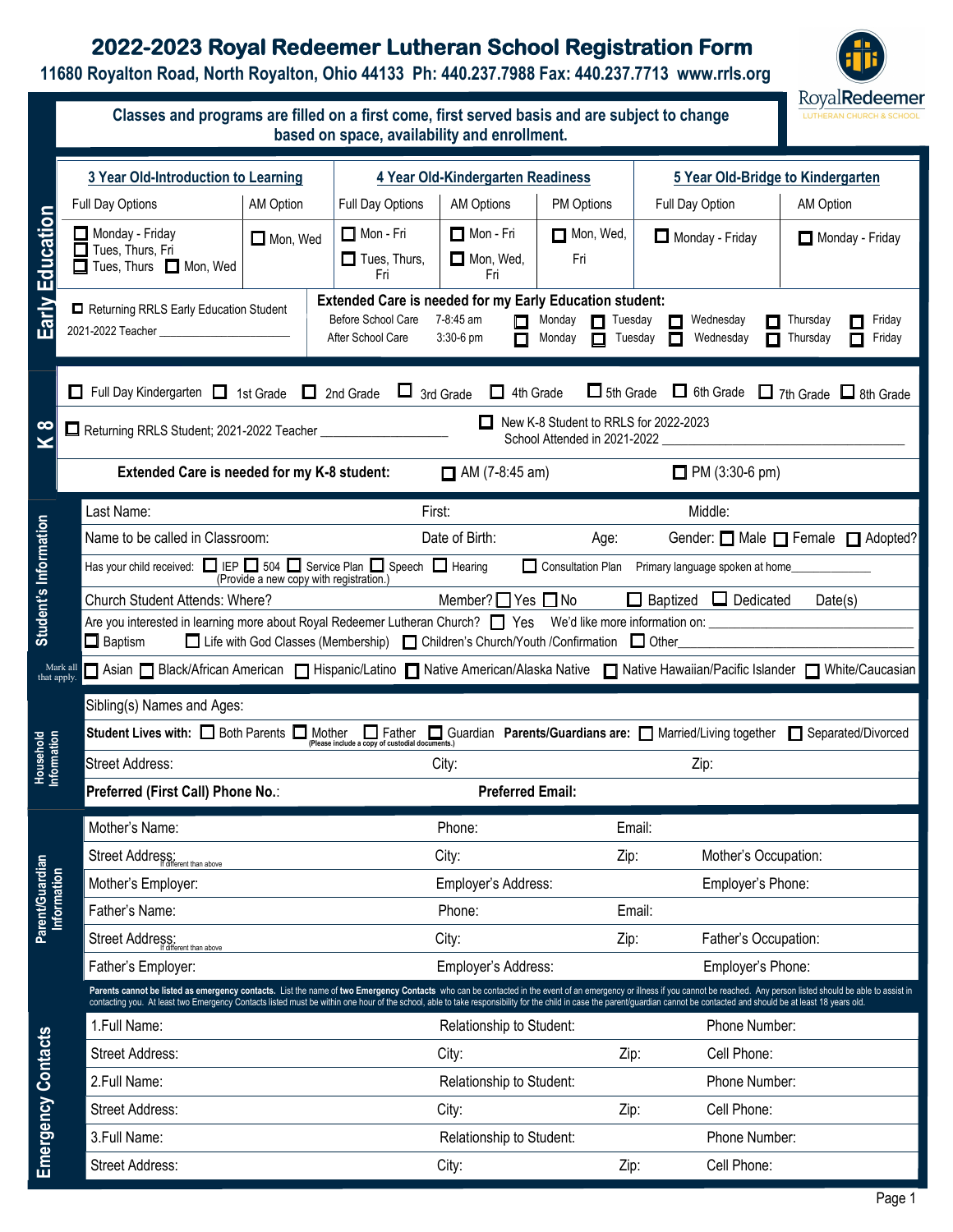|                                                                                     | Physician or Clinic:                                                                                                                                                                                                                                                                                                                                                                                                                                                                                                                                                                                                                                                                          |                                                                                                                                                                     | Phone Number:                                                                                                                                                                      |  |  |  |  |  |
|-------------------------------------------------------------------------------------|-----------------------------------------------------------------------------------------------------------------------------------------------------------------------------------------------------------------------------------------------------------------------------------------------------------------------------------------------------------------------------------------------------------------------------------------------------------------------------------------------------------------------------------------------------------------------------------------------------------------------------------------------------------------------------------------------|---------------------------------------------------------------------------------------------------------------------------------------------------------------------|------------------------------------------------------------------------------------------------------------------------------------------------------------------------------------|--|--|--|--|--|
|                                                                                     | City<br>Address:                                                                                                                                                                                                                                                                                                                                                                                                                                                                                                                                                                                                                                                                              |                                                                                                                                                                     | Zip                                                                                                                                                                                |  |  |  |  |  |
| <b>Medical Contacts</b>                                                             | Dentist:                                                                                                                                                                                                                                                                                                                                                                                                                                                                                                                                                                                                                                                                                      |                                                                                                                                                                     | Phone Number:                                                                                                                                                                      |  |  |  |  |  |
|                                                                                     | City<br>Address:<br><u> 1980 - Jan Barbara de Carlos de Carlos de Carlos de Carlos de Carlos de Carlos de Carlos de Carlos de Carlos </u>                                                                                                                                                                                                                                                                                                                                                                                                                                                                                                                                                     |                                                                                                                                                                     | Zip                                                                                                                                                                                |  |  |  |  |  |
|                                                                                     | Preferred Hospital:                                                                                                                                                                                                                                                                                                                                                                                                                                                                                                                                                                                                                                                                           |                                                                                                                                                                     | Phone Number:                                                                                                                                                                      |  |  |  |  |  |
|                                                                                     | I understand that RRLS is a nut/tree nut free school (please check box).                                                                                                                                                                                                                                                                                                                                                                                                                                                                                                                                                                                                                      |                                                                                                                                                                     |                                                                                                                                                                                    |  |  |  |  |  |
|                                                                                     | List allergies and any special precautions or treatments and/or reactions the student may have:                                                                                                                                                                                                                                                                                                                                                                                                                                                                                                                                                                                               |                                                                                                                                                                     |                                                                                                                                                                                    |  |  |  |  |  |
|                                                                                     | List Medications, food supplements, modified diet:                                                                                                                                                                                                                                                                                                                                                                                                                                                                                                                                                                                                                                            |                                                                                                                                                                     |                                                                                                                                                                                    |  |  |  |  |  |
|                                                                                     |                                                                                                                                                                                                                                                                                                                                                                                                                                                                                                                                                                                                                                                                                               | List any history of hospitalization, surgery, or other health concerns or conditions that would be needed to assist the staff or medical personnel in an emergency: |                                                                                                                                                                                    |  |  |  |  |  |
| <b>Medical Information</b>                                                          | List Speech, Hearing or Vision needs:                                                                                                                                                                                                                                                                                                                                                                                                                                                                                                                                                                                                                                                         |                                                                                                                                                                     |                                                                                                                                                                                    |  |  |  |  |  |
|                                                                                     | List any fears your child has:                                                                                                                                                                                                                                                                                                                                                                                                                                                                                                                                                                                                                                                                |                                                                                                                                                                     |                                                                                                                                                                                    |  |  |  |  |  |
|                                                                                     | $\Box$ Left Hand $\Box$<br>Student uses <b>I</b> Right Hand<br>Ambidextrous                                                                                                                                                                                                                                                                                                                                                                                                                                                                                                                                                                                                                   | $\Box$ Unsure                                                                                                                                                       |                                                                                                                                                                                    |  |  |  |  |  |
|                                                                                     | Part I - I DO GIVE Permission to Transport                                                                                                                                                                                                                                                                                                                                                                                                                                                                                                                                                                                                                                                    |                                                                                                                                                                     | Part II - I DO NOT GIVE Permission to Transport                                                                                                                                    |  |  |  |  |  |
| Part I or Part II must be completed.<br><b>Brgency Transportation Authorization</b> | RRLS has permission to secure emergency transportation for my<br>child in the event of illness or injury which requires emergency<br>treatment. The emergency transportation service will determine<br>the facility to which my child will be transported.                                                                                                                                                                                                                                                                                                                                                                                                                                    | <b>OR</b><br><b>Do</b><br><b>Not</b><br>Sign                                                                                                                        | RRLS does not have permission to secure emergency<br>transportation for my child in the event of illness or injury<br>which requires emergency treatment. I wish for the following |  |  |  |  |  |
|                                                                                     |                                                                                                                                                                                                                                                                                                                                                                                                                                                                                                                                                                                                                                                                                               | <b>Both</b>                                                                                                                                                         |                                                                                                                                                                                    |  |  |  |  |  |
|                                                                                     |                                                                                                                                                                                                                                                                                                                                                                                                                                                                                                                                                                                                                                                                                               |                                                                                                                                                                     |                                                                                                                                                                                    |  |  |  |  |  |
| ិច<br>열일                                                                            |                                                                                                                                                                                                                                                                                                                                                                                                                                                                                                                                                                                                                                                                                               |                                                                                                                                                                     | Print Name                                                                                                                                                                         |  |  |  |  |  |
|                                                                                     | I hereby grant permission to Royal Redeemer Lutheran School the absolute and irrevocable right and unrestricted permission in respect of photographic portraits,<br>editorial or any pictures or motion pictures of Royal Redeemer Lutheran School has taken of me in which I may be included with other, to copyright the same; to re-use, publish and<br>republish the same in whole or in part, individually or in conjunction with any printed matter, in any and all media now or hereafter known, and for any other purpose<br>whatsoever with restriction as to alteration; from time to time, or reproductions thereof in color, black and white or otherwise made through any media. |                                                                                                                                                                     |                                                                                                                                                                                    |  |  |  |  |  |
|                                                                                     | I hereby waive any right that I may have to inspect or approve the finished products or the advertising copy or printed matter or other media that may be used in<br>connection therewith or the use to which it may be applied.                                                                                                                                                                                                                                                                                                                                                                                                                                                              |                                                                                                                                                                     |                                                                                                                                                                                    |  |  |  |  |  |
| <b>Web/Photo Release</b>                                                            | I hereby release, discharge and agree to save Royal Redeemer Lutheran School, its legal representatives or assigns and all persons acting under its<br>permission or authority, from any liability in connection with the use of the photographs or video media as aforesaid or by virtue of any alteration, processing or use thereof in<br>composite form, whether intentional or otherwise, as well as any publication thereof even though it may subject me to reproach.<br>I understand that the photographs and motion pictures taken by Royal Redeemer Lutheran School will be included in stock file. I agree that the photographs and                                                |                                                                                                                                                                     |                                                                                                                                                                                    |  |  |  |  |  |
|                                                                                     | motion pictures, the transparencies thereof and the rights to copyright the same, shall be the sole property of Royal Redeemer Lutheran School, with full right of lawful disposition in<br>any manner.<br>I hereby grant permission to Royal Redeemer to photograph or videotape Royal Redeemer Lutheran School participant during activities to use the photographs or motion video in<br>Royal Redeemer Lutheran School audio-visual and printed materials without compensation or approval rights.                                                                                                                                                                                        |                                                                                                                                                                     |                                                                                                                                                                                    |  |  |  |  |  |
| Notice of<br>Permission                                                             | I do agree for my student's picture to be used in audio-visual, printed and online materials.<br>I do agree for my students picture to ONLY be used in the school<br>year book and in class/art class projects.<br>$\Box$<br>I do not give permission for my student's picture to be used in audio-visual, printed and online materials.                                                                                                                                                                                                                                                                                                                                                      |                                                                                                                                                                     |                                                                                                                                                                                    |  |  |  |  |  |
|                                                                                     | have reviewed a copy of the current Parent Handbook online (paper copy available per request)                                                                                                                                                                                                                                                                                                                                                                                                                                                                                                                                                                                                 |                                                                                                                                                                     |                                                                                                                                                                                    |  |  |  |  |  |
|                                                                                     | I understand some materials are on loan to my K-8 student (such as textbooks and technology) and belong to the North Royalton City Schools.                                                                                                                                                                                                                                                                                                                                                                                                                                                                                                                                                   |                                                                                                                                                                     |                                                                                                                                                                                    |  |  |  |  |  |
| Parent/Student<br>Roster                                                            | In accordance with the Administrative Code, RRLS will prepare an all school roster of the name, address and telephone number of the child and of the child's parent(s), custodians,<br>and/or guardian(s), and will make it available to each parent, custodian, or guardian with a child in our school.<br>Please check ONE box:                                                                                                                                                                                                                                                                                                                                                             |                                                                                                                                                                     |                                                                                                                                                                                    |  |  |  |  |  |
|                                                                                     | $\Box$ DO NOT include the above information in the school roster.<br>ப<br>YES, include the above information in the school roster.<br>I would only like my child's name and class included in the school roster.                                                                                                                                                                                                                                                                                                                                                                                                                                                                              |                                                                                                                                                                     |                                                                                                                                                                                    |  |  |  |  |  |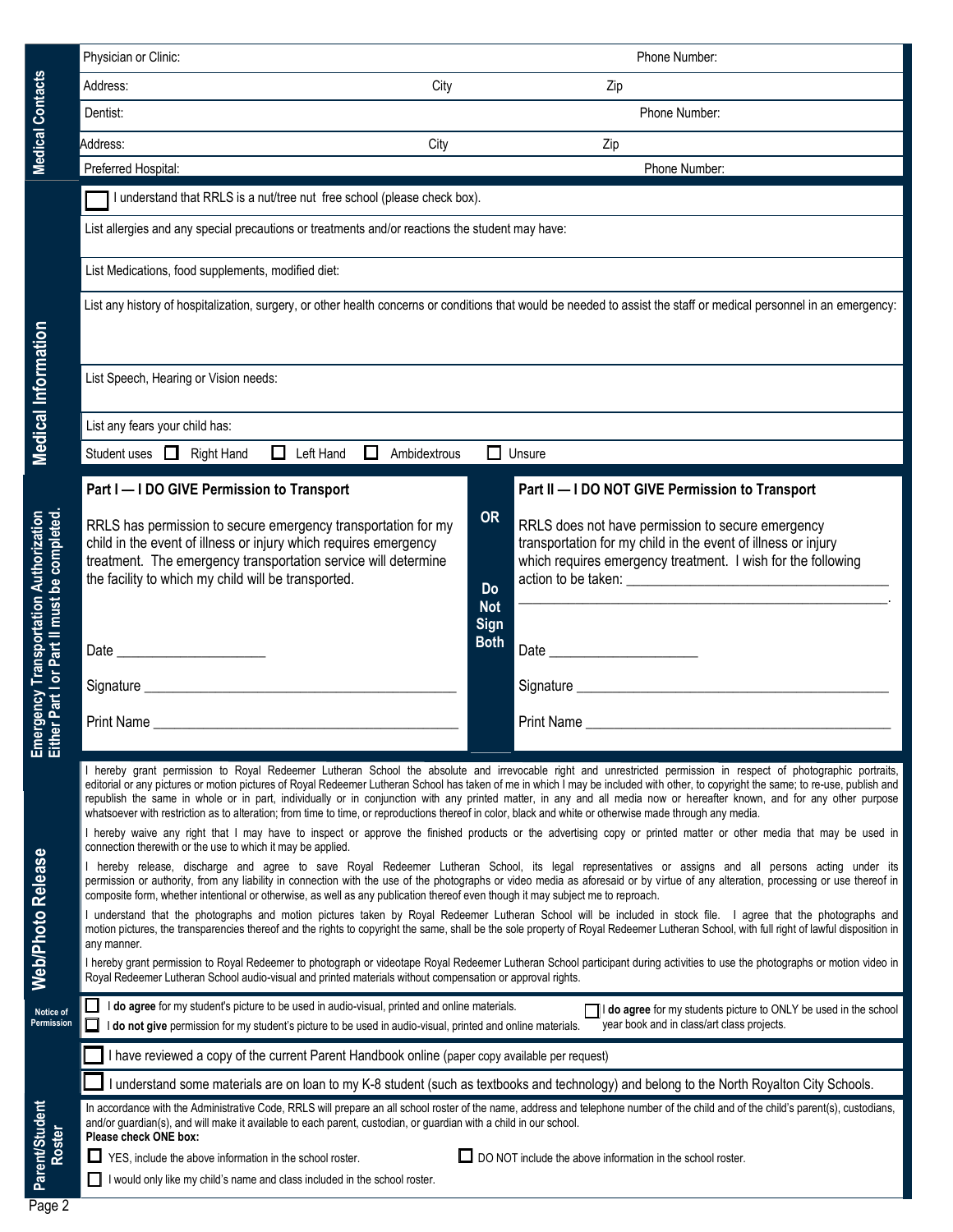## **2022-2023 Tuition and Fees for Programs and Classes Offered**



| ucation<br>Rates     | <b>Registration Fee</b><br>\$100.00/Student | <b>Early Payment</b><br>Discount (2%) | $1/2$ Day  | <b>Early Payment</b><br>Discount (2%) | <b>Full Day</b> |
|----------------------|---------------------------------------------|---------------------------------------|------------|---------------------------------------|-----------------|
|                      | $2$ day $(3's)$                             | \$1,528.80                            | \$1,560.00 | \$2,293.20                            | \$2,340.00      |
| Early Edu<br>Tuition | $3$ day $(3's$ or $4's$ )                   | \$2,058.00                            | \$2,100.00 | \$4,179.70                            | \$4,265.00      |
|                      | 5 day (3's,4's or 5's)                      | \$2,621.50                            | \$2,675.00 | \$5,404.70                            | \$5,515.00      |

| Rates<br>uition<br>$\mathbf{C}^{\mathbf{S}}$ | <b>Registration Fee</b><br>\$175.00/Student                 | <b>Early Payment</b><br>Discount (2%)** | <b>Tuition 1st</b><br><b>Student</b> | <b>Tuition 2nd</b><br><b>Student</b> | Tuition 3rd<br><b>Student</b> | Tuition 4 <sup>th</sup><br><b>Student &amp; up</b> |
|----------------------------------------------|-------------------------------------------------------------|-----------------------------------------|--------------------------------------|--------------------------------------|-------------------------------|----------------------------------------------------|
|                                              | Kindergarten-8 <sup>th</sup> Grade<br>Member of RRLC        | \$4,630.50                              | \$4,725.00                           | \$3,975.00                           | \$3,450.00                    | Free                                               |
|                                              | Kindergarten-8 <sup>th</sup> Grade<br><b>Friend Tuition</b> | \$5,145.00                              | \$5,250.00                           | \$4,500.00                           | \$3,975.00                    | Free                                               |

Students must be 3, 4 or 5 (PreK/K) by August 1st for the respective program.

- All Extended Care and Enrichment Classes are additions and participants must be enrolled students.
- $\blacklozenge$  Payments must be received by August 15<sup>th</sup>, 2022 to receive 2% discount.
- Other discounts may apply; active military status (2%), Financial Aid (\$45/application via myTADS.com for K-8), staff of Royal Redeemer, and/or active membership (K-8) at Royal Redeemer. Other Christian churches may wish to become a Partner Congregation with RRLS to offer the membership rate to families by paying the discount (contact the school office for more information).
- First student (K-8) is the youngest, following respectively to the oldest. 4th student and up attend for free.
- Tuition covers all instruction, books, technology, operating costs, and items not asked on supply lists.
- RRLS is a supported ministry of Royal Redeemer Lutheran Church with no cost for utilities, custodial and maintenance services.
- RRLS offers competitive tuition rates for an excellent education, allocated in the following ways:



| Care     |                           | <b>Before School</b><br>7:00-8:45 AM | <b>After School</b><br>3:30-5:00 PM | <b>After School</b><br>$5:00 - 6:00$ PM | After 6:00 PM (after<br>11:45am 1/2 day EE) |
|----------|---------------------------|--------------------------------------|-------------------------------------|-----------------------------------------|---------------------------------------------|
|          | <b>Early Education</b>    | \$5.00                               | \$5.00                              | \$5.00                                  | \$1.00/min                                  |
| Extended | Kindergarten-8th<br>Grade | \$5.00                               | \$5.00                              | \$5.00                                  | \$1.00/min                                  |